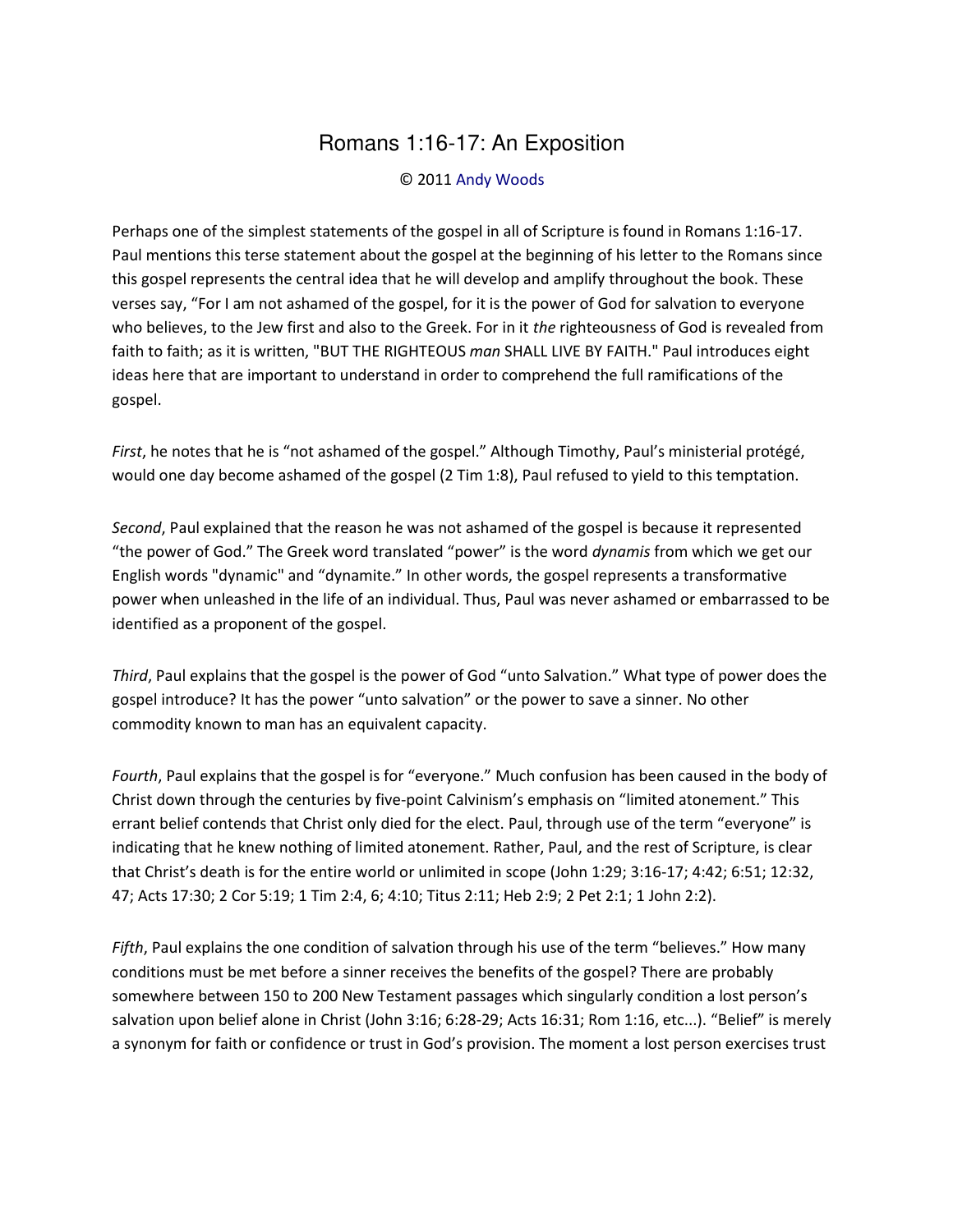in Christ is the moment he is saved. Lewis Sperry Chafer, Theologian and founder of Dallas Theological Seminary, entitled this biblical phenomenon: "Belief: God's One Condition of Salvation."

Sixth, Paul explains his priority in preaching the gospel through the expression "to the Jew first and also to the Greek." This statement reveals who received the first opportunity to hear and believe the gospel during Paul's evangelistic efforts. Because the Jews are the chosen people (Gen 12:1-3; Rom 3:2; 9:1-5), Paul made it a habit of visiting them first so they could have the opportunity to hear and believe the gospel's message. We see this pattern exhibited many times in not only Paul's ministry (Acts 17:1-3) but also in the ministry of Jesus (Matt 10:5-7).

Seventh, Paul notes the specific benefit that the gospel bequeaths to sinful humanity through the expression "For in it the righteousness of God is revealed." What the gospel offers is a revelation of God's righteousness. It is not a righteousness of one's own making (Isa 64:6; Eph 2:8-9) but rather a righteousness belonging only to Christ. This righteousness is transferred (or imputed) to the sinner (Philip 3:9) at the point of personal faith or trust in the gospel's message.

Eighth, Paul explains that the gospel entails far more than simply justification or freedom from sin's penalty. Justification is the most important step but it is only a first step. The very gospel power (or dynamis) that justifies the sinner is also the very same power that will help the believer grow into Christ's likeness in this life. Such Christ-likeness is called progressive sanctification, which involves learning to live a life that is free of sin's power while we remain in our current bodies in this life. Unlike justification, which takes place at a moment in time, sanctification is a gradual process whereby we learn to live the Christian life through dependence upon the divine resources. Just as it takes faith to experience initial justification, it also takes faith to experience progressive sanctification. Those that have trusted in Christ to experience initial justification must continue to trust in Christ and His resources in order for progressive sanctification to become a reality in their lives. This is what Paul means through the expression "from faith to faith." Saving faith justifies the sinner. However, the newborn child of God must continue to trust in Christ and His resources in order for his daily life to be conformed and transformed into Christ-likeness.

Paul communicates the same point through the phrase "BUT THE RIGHTEOUS man SHALL LIVE BY FAITH," which is a citation from Habakkuk 2:4. In context, this Old Testament quote is directed at the Israelite community that is about to experience the Babylonian deportation and resulting captivity just a few years down the road. The prophet Habakkuk exhorts the Jews to continue trusting in God in the midst of this imminent hardship. Although many construe the prophet's words as an initial invitation to salvation, they can also be interpreted as an invitation for God's redeemed people to continue to trust in Him in the midst of life's adversities. By way of application, Paul exhorts us to continue using our faith in Christ's power even after initial justification. As we do so, we have the potential of experiencing progressive sanctification.